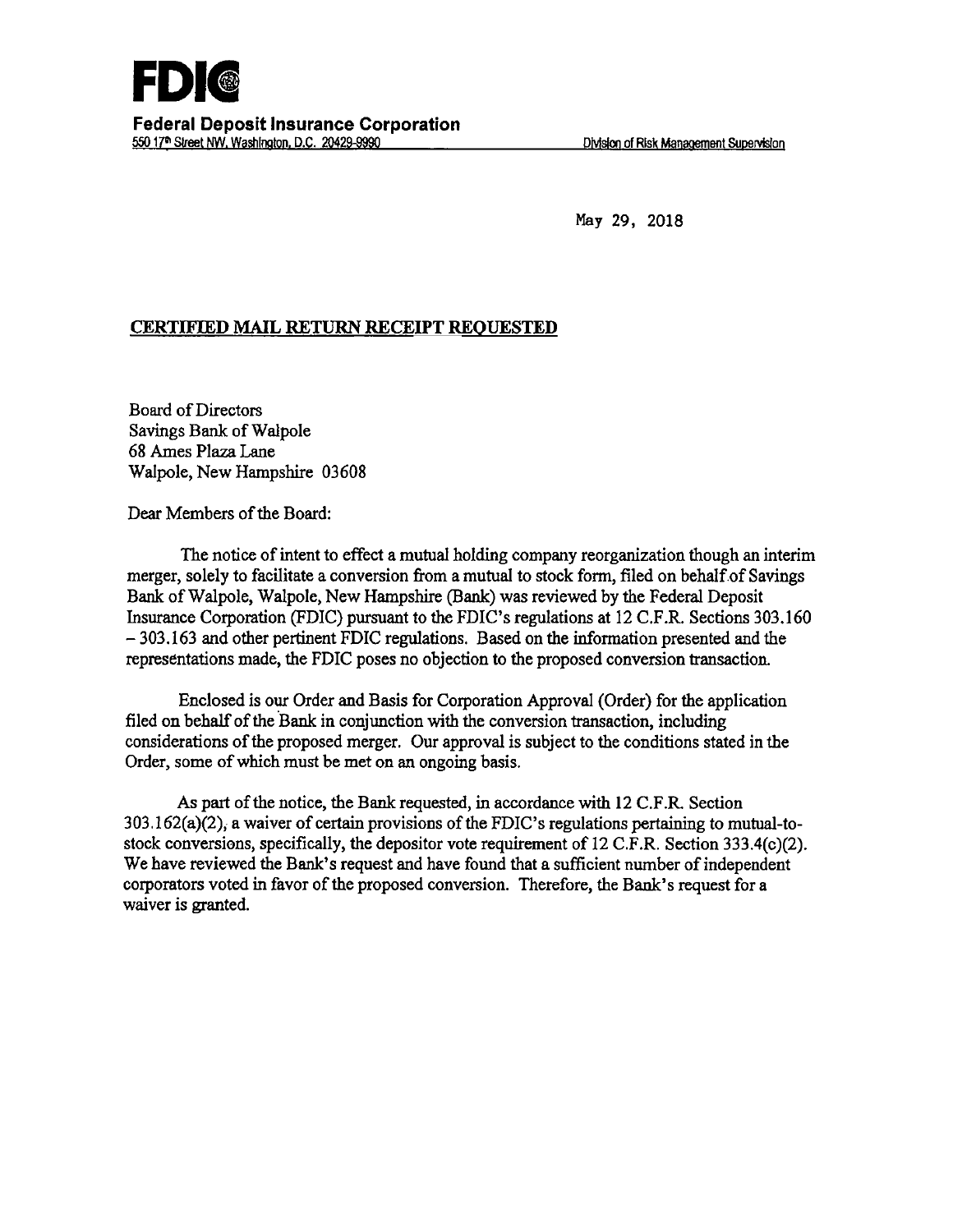## **FEDERAL DEPOSIT INSURANCE CORPORATION**

Savings Bank of Walpole Walpole, New Hampshire

Application for Consent to Merge

## **ORDER AND BASIS FOR CORPORATION APPROVAL**

Pursuant to Section 18(c) of the Federal Deposit Insurance (FDI) Act, Savings Banlc of Walpole, Walpole, New Hampshire (Bank), currently a state-chartered, mutually owned Deposit Insurance Fund (DIF) member with total assets of \$415,429,000 and total deposits of\$384,294,000 as of March 31, 2018, filed an application for the FDIC's consent to merge with Savings Bank of Walpole (in stock form), Walpole, New Hampshire, a proposed new interim, state-chartered stock savings bank.

The proposed transaction is to effect the Bank's plan of reorganization into a mutual holding company structure which, solely to facilitate such an undertaking, provides for the following:

- The Bank will organize a New Hampshire-chartered stock savings bank to be known as Savings Bank of Walpole (in stock form) (Stock Bank).
- The Bank will transfer a substantial part of its assets and liabilities, including all insured liabilities, in exchange for all of the issued and outstanding shares of common stock of the Stock Bank.
- The Stock Bank will be the surviving entity and will retain the name Savings Bank of Walpole (Resultant Bank).
- Concurrent with the merger of the Bank and Stock Bank, the Bank will amend and restate its charter and bylaws to become the charter and by-laws of a New Hampshire-chartered mutual holding company, to be known as Walpole Mutual Bancorp, MHC (MHC), which will own Resultant Bank.

Upon consummation of the proposed transaction, the deposits of Resultant Bank will be insured by the DIF. Resultant Bank will be wholly owned by MHC.

Following the consummation of the proposed transaction, Resultant Bank will operate the same banking business with the same management at the same locations now being served by the Bank, including its main office at 68 Ames Plaza Lane, Walpole, New Hampshire. The proposed transaction will not alter the competitive structure of banking in the market served by the Bank. The FDIC has taken into consideration the financial history and condition, the adequacy of the capital structure, the future earnings prospects, the general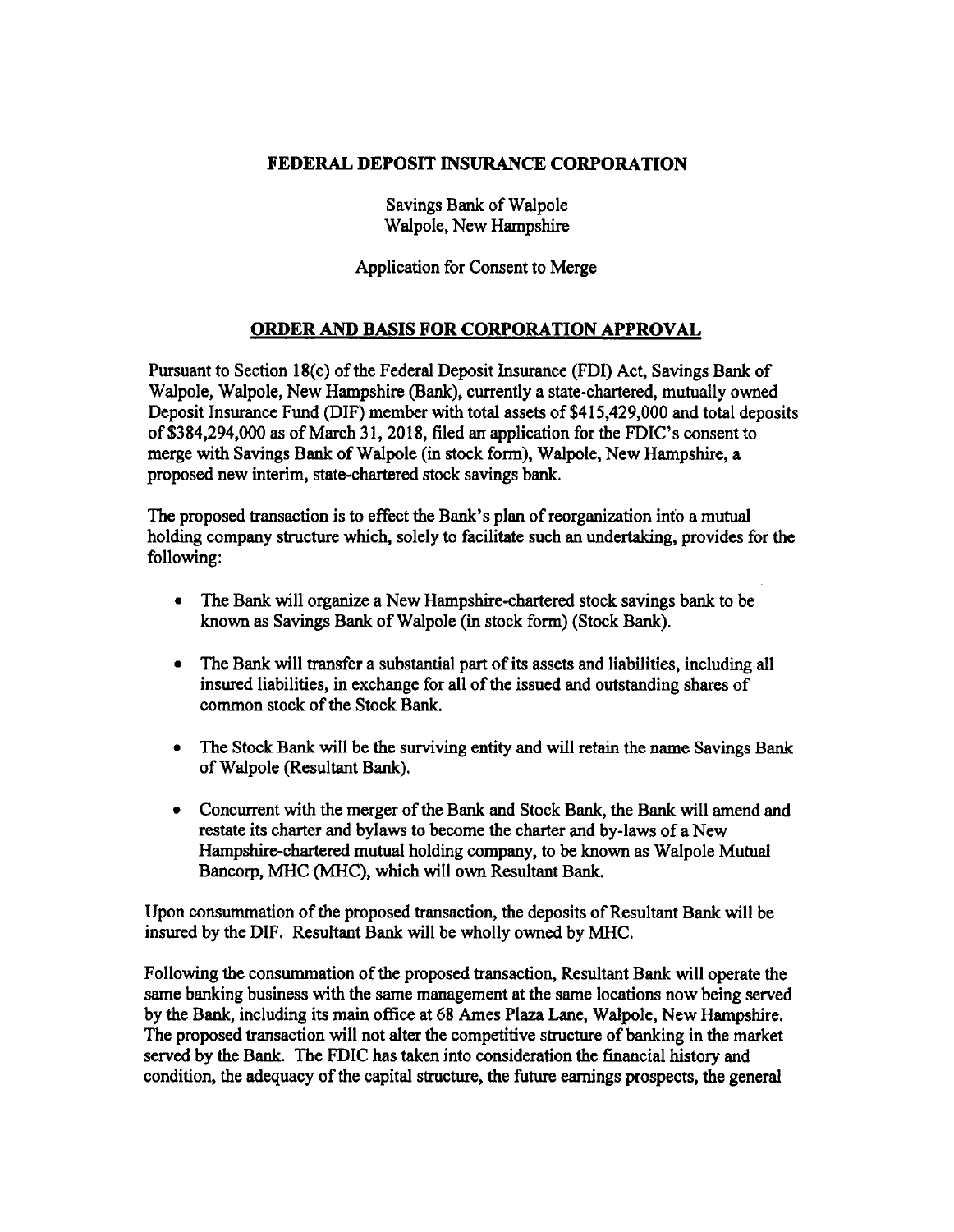character and fitness of the management, the convenience and needs of the communities to be served, the risk to the DIF and whether the banks' corporate powers are consistent with the purposes of the FDI Act.

Notice of the proposed transaction, in a form approved by the FDIC, has been published pursuant to the FDI Act. A review of available information, including the Community Reinvestment Act (CRA) Statement of the proponent, disclosed no inconsistencies with the purposes of the CRA. Resultant Bank is expected to meet the credit needs of its community, consistent with the safe and sound operation of the institution.

In connection with the merger application, the FDIC has taken into consideration the effect on competition, financial and managerial resources and future prospects of the proponent bank and the resultant bank, the convenience and needs of the community to be served, and the effect of the proposed transaction on competition. The FDIC has also taken into consideration the effectiveness of the insured depository institution involved in the proposed merger transaction in combating money-laundering activities, and the risk posed by the transaction to the stability of the U.S. banking or financial system.

Having found favorably on all statutory factors, it is the FDIC's judgment that the applications for Federal deposit insurance and for consent to merge should be and are hereby approved subject to the following conditions, some of which are continuing in nature:

- 1. Except for the issuance of all of the shares of Savings Bank of Walpole (Stock Bank) to Walpole Mutual Bancorp, MHC (Mutual Holding Company), no shares of stock of the Stock Bank shall be sold, transferred, or otherwise disposed of, to any person (including any Employee Stock Ownership Plan) unless 30 days prior written notice is provided to, and written non-objection is received from, the FDIC's New York Regional Director
- 2. Prior to a sale, transfer or other disposition of any shares of Stock Bank, other than the transfer of shares to the Mutual Holding Company, to any person (including any Employee Stock Ownership Plan) or a conversion of the Mutual Holding Company to stock form, the Stock Bank shall provide prior written notice to the FDIC's New York Regional Director and include copies of all documents filed with the state and Federal banking and/or securities regulators in connection with any sale, transfer, disposition, or conversion
- 3. Any change in proposed senior executive officers or the board of directors, prior to the consummation of the proposed transactions, will render this approval null and void unless the Bank submits prior written notice to, and receives written nonobjection from, the FDIC's New York Regional Director prior to the consummation of the proposed transactions.
- 4. The Bank shall provide written notice to, including copies of any employment agreements, and receive written non-objection from, the FDIC's New York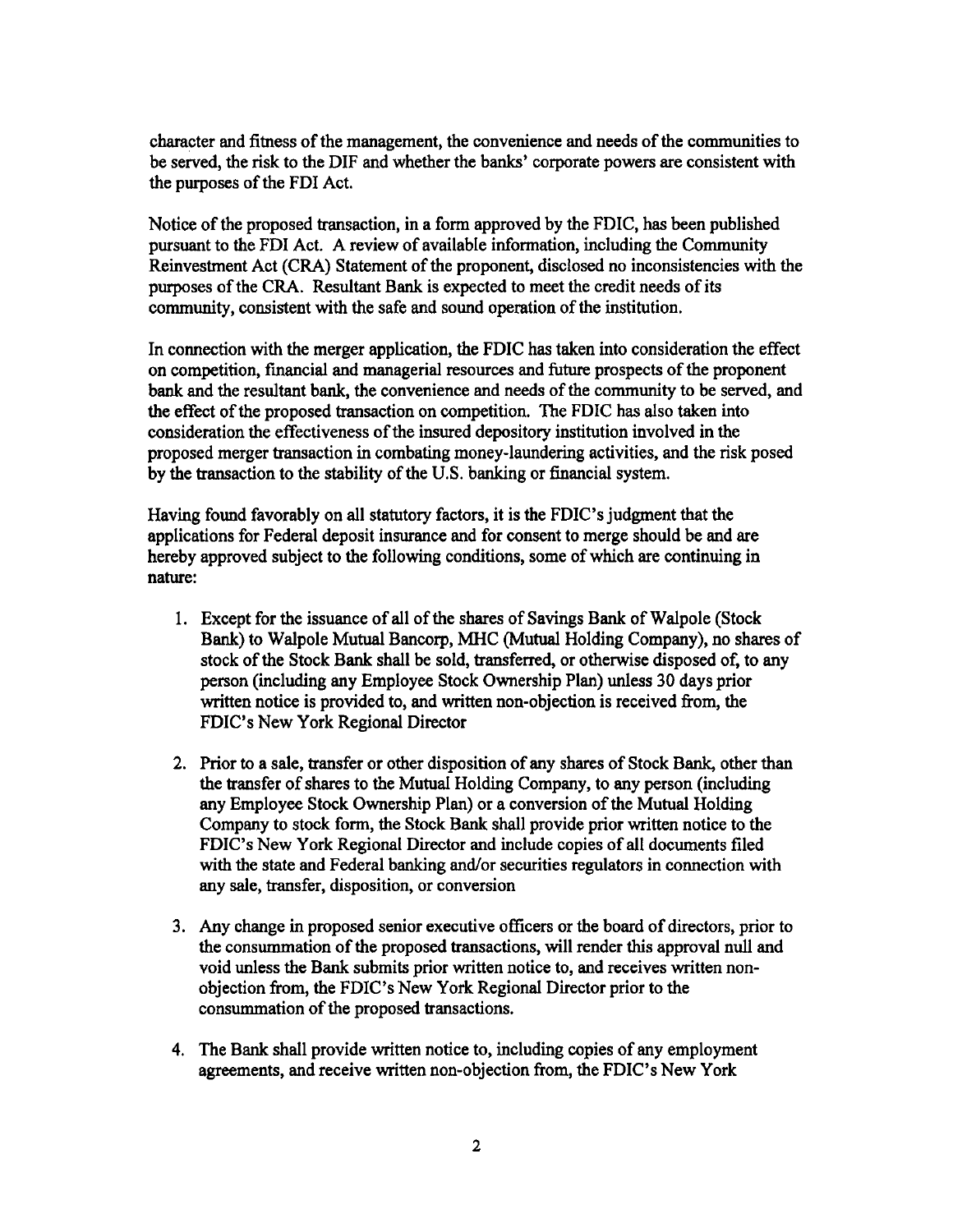Regional Director prior to the Bank or Stock Bank entering into an employment agreement with the proposed president and chief executive officer.

- *S.* During the three-year period after the close of the proposed transactions, the Stock Bank shall operate within the parameters set forth in the business plan submitted with the Notice (Business Plan) and must provide at least 30 days prior written notice to and receive written non-objection from, the FDIC's New York Regional Director prior to implementing any proposed material deviation or change from the Business Plan (including, but not limited to, any merger, acquisition, or business combination).
- 6. The Stock Bank shall provide 30 days' prior written notice to and obtain written non-objection from the FDIC's New York Regional Director prior to implementing any policy or executing any agreement relating to the allocation and sharing of costs with the Stock Bank. A copy of the proposed policy or agreement shall be provided with the written notice.
- 7. The Bank shall provide written evidence that all necessary and final approvals regarding the proposed transactions have been received from the appropriate Federal and state authorities.
- 8. The proposed transactions may not be consummated later than six months after the date of the FDIC's non-objection unless such period is extended for good cause by the FDIC.
- 9. The Bank acknowledges that any letter of non-objection from the FDIC is conditioned on the facts and circumstances as currently known to the FDIC, and the Bank shall notify the FDIC's New York Regional Director as soon as the Bank becomes aware of any material changes in the facts and circumstances prior to the consummation of the proposed transactions.
- 10. Until the proposed transactions are consummated, the FDIC has the right to alter, suspend, or withdraw its non-objection should any interim development be deemed to warrant such action.